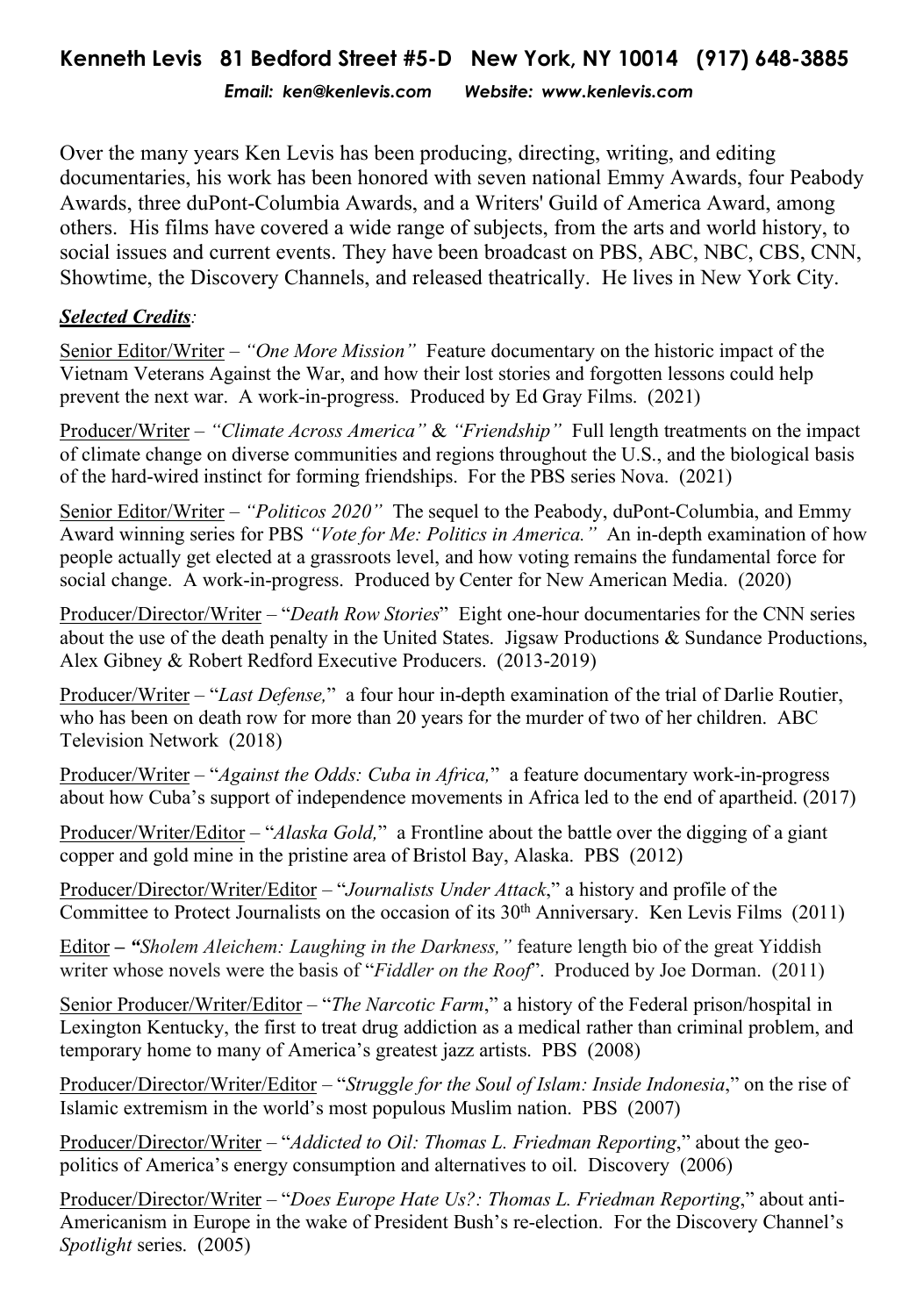Producer/Director/Writer/Editor – "*The Other Side of Outsourcing: Thomas L. Friedman Reporting*," about the impact of globalization on Indian society, and its implications for the future world economy. Discovery Channel's *Spotlight* series. (2004)

Producer/Director/Writer/Editor – "*West Bank Wall: Thomas L. Friedman Reporting*," an examination of both sides of the controversy surrounding the wall Israel is building in the West Bank. Discovery Channel's *Spotlight* series. (2003**)**

Senior Producer/Director/Writer/Editor – "*Inside North Korea*," about the historical and political forces that shape the ongoing conflicts. New York Times TV & Discovery. (2003)

Senior Producer/Writer/Editor – "*Nuclear Nightmares: Losing Control*," a ninety minute PBS Special about the global crisis of nuclear proliferation, and the growing threat of loose nukes in the age of terror. Part of the PBS series *Avoiding Armageddon.* (2003)

Producer – "*Report From Ground Zero*," a two hour Special Presentation for the ABC network commemorating the one year anniversary of the 9/11 tragedy. (2002)

Producer/Director/Writer/Editor – "*Journalists Under Fire*," about the Pentagon's policy of limiting press access during the war in Afghanistan. For PBS's *Media Matters*. (2002)

Producer/Writer/Editor – "*Trail of a Terrorist*," Winner of duPont-Columbia Gold Baton. A Frontline on Ahmed Ressam, the 'Millennium Bomber,' who tells the inside story of how a terrorist cell operates in North America. (2001)

Producer/Writer/Senior Editor – "*Drug Wars*," winner of the Peabody Award, Emmy Award, & Writers Guild of America Award. A four hour series tracing the history of the U.S. government's thirty year war against drugs. For PBS's *Frontline*. (2000)

Producer/Director/Writer/Editor - "*Evil Rising*," the story of Hitler's path to power, from down and out drifter to absolute ruler. Part of the prime-time series *The Century* on ABC, with Host/Narrator Peter Jennings. ABC/News. (1999)

Producer/Director/Writer/Editor – "*Notes from the Ballpark*," a behind the scenes look at covering the NY Yankees for the NY Times. For PBS's *Media Matters*. (1999)

Writer/Editor – "*Justice for Sale*," Emmy nominated *Frontline* about campaign contributions to judicial candidates undermining confidence in our courts. With Bill Moyers. (1999)

Editor – "*Winter Dreams*," Peabody Award winner. Ninety minute portrait of F. Scott Fitzgerald, for PBS's *American Masters*. Produced by Dewitt Sage. (2001)

SeniorEditor – "*The Crash*," about the causes and consequences of the global financial crisis of 1998. Edward R. Murrow Award winner. *Frontline*. (1999)

Producer/Editor - "*Secrets of an Independent Counsel*," the case history of an investigation, from the perspective of Independent Counsel Donald Smaltz. Produced with Michael Kirk for PBS's *Frontline*. (1998)

Producer/Editor - "*The \$50,000 Wave*," about Big Wave surfers in Northern California, and the dangers of corporate promotions that encourage reckless competitions. For the ABC/News magazine *Out There*. (1998)

Producer/Editor - "*The Fixers*," about a husband and wife team of political hustlers from Hawaii who became major players in the campaign finance scandals of 1996. Produced with Michael Kirk for *Frontline*. (1997)

Co-Producer/Editor - "*The Political Education of Maggie Lauterer*," Winner of 1996 Peabody Award, duPont-Columbia Award, and Emmy Award for Best Editing. Ninety minute portrait of a